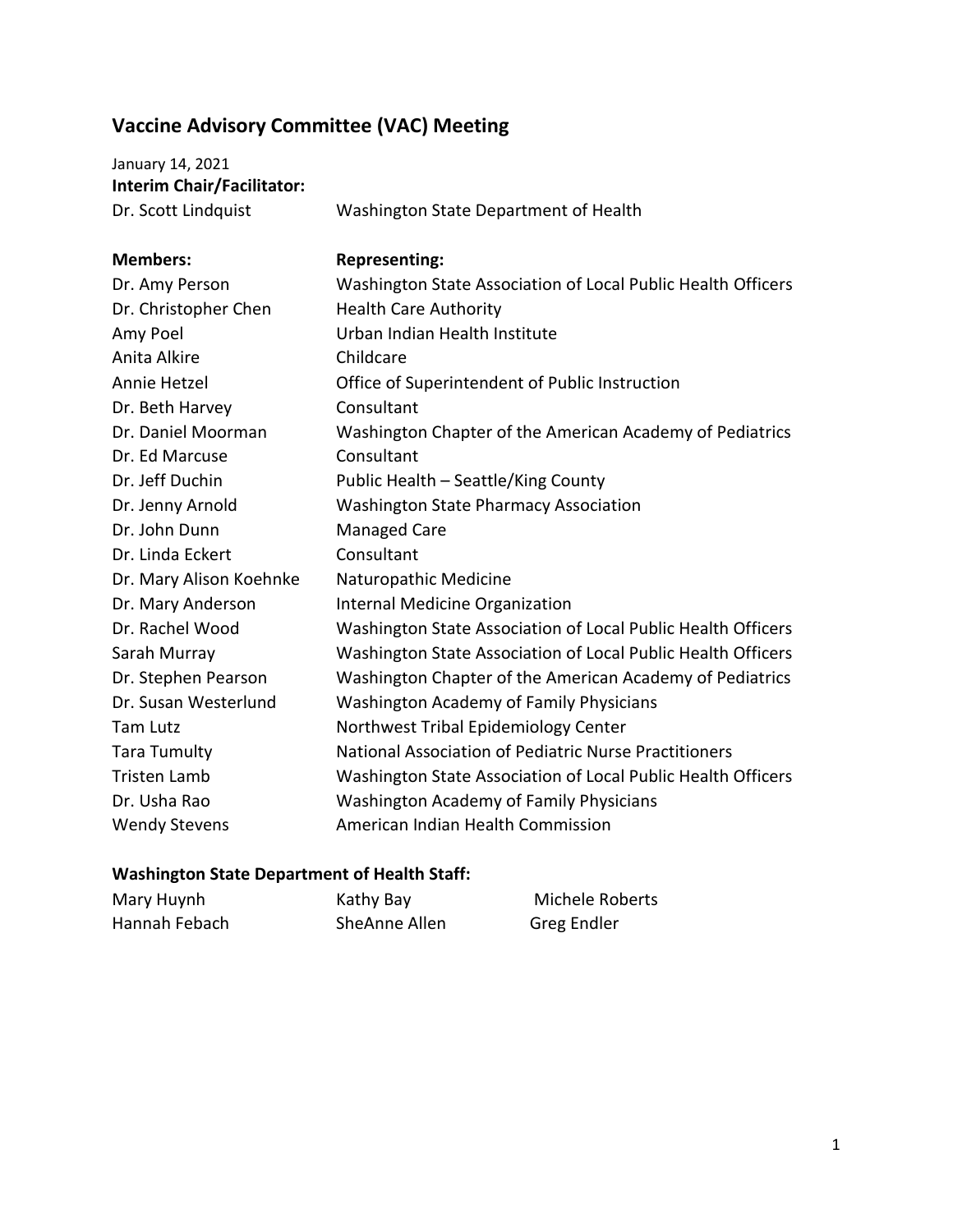| <b>Topic</b>           | <b>Presented Information</b>                                                                            |
|------------------------|---------------------------------------------------------------------------------------------------------|
| <b>Welcome and</b>     | Dr. Lindquist welcomed the committee members, he also gave an overview of meeting expectations          |
| <b>Introductions</b>   | and processes were introduced.                                                                          |
|                        |                                                                                                         |
| Dr. Scott              |                                                                                                         |
| Lindquist              |                                                                                                         |
| <b>Approval of</b>     | The minutes from 12/31/2020 were approved.                                                              |
|                        |                                                                                                         |
| <b>Previous</b>        |                                                                                                         |
| <b>Meeting</b>         |                                                                                                         |
| <b>Minutes</b>         |                                                                                                         |
|                        |                                                                                                         |
| <b>Michele Roberts</b> |                                                                                                         |
| COVID-19               | SheAnne provided a brief update on few key pieces of the vaccine response:                              |
| Vaccine                | The state is still working with limited vaccine supply. We are looking at the feedback collected        |
| Response               | from the weekly allocation survey providers respond to. We use this information to make the             |
| Update                 | best, most informed, decision to get vaccine out across the state.                                      |
|                        | Provider enrollment snapshot, the team is currently working on the backlog of provider<br>$\bullet$     |
| <b>SheAnne Allen</b>   | enrollment applications.                                                                                |
|                        | Team is working with partners to identify ways to increase vaccination rate. Currently<br>$\bullet$     |
|                        |                                                                                                         |
|                        | vaccinating about 15,000 people/day and we have a goal of increasing that to 45,000                     |
|                        | people/day. Working with providers and local partners on vaccine site strategies $\rightarrow$ trusted  |
|                        | community pop ups or pharmacies as examples.                                                            |
|                        | Equity and Distribution: This continues to be a focus of the vaccine team. We are looking at            |
|                        | common healthcare barriers and trying to identify nontraditional ways to get vaccine out.               |
|                        | Anyone authorized to vaccinate in our state can enroll as a COVID-19 vaccine provider. We               |
|                        | have a matrix laying out who can vaccine on our website and this tool will continue to be               |
|                        | updated as necessary.                                                                                   |
|                        | Our vaccine eligibility phases and our more detailed vaccine allocation and prioritization<br>$\bullet$ |
|                        | guidance is on our website.                                                                             |
|                        |                                                                                                         |
| <b>Vaccine Science</b> | Kathy provided a quick update from the Vaccine Science Advisory Workgroup:                              |
| <b>Advisory</b>        | Input tools for healthcare providers and community for education and vaccination planning               |
| Workgroup              |                                                                                                         |
| Update                 | Review of information to inform regarding SARS-CoV-2 mutations and the effectiveness of                 |
|                        | mRNA vaccines currently available                                                                       |
|                        | Supporting presentations for healthcare providers representing specialty areas                          |
|                        | Discussion of posting raw data from VAERS                                                               |
| <b>Kathy Bay</b>       |                                                                                                         |
|                        |                                                                                                         |
| <b>Communications</b>  | Greg gave an overview of the communication strategy behind the COVID-19 vaccine response. We have       |
| Update                 | 3 stages of outreach in our COVID-19 vaccine campaign. These are:                                       |
|                        |                                                                                                         |
| <b>Greg Endler</b>     | 1. Education: this stage is to provide important information on how vaccines are made and how           |
|                        | they work in the body.                                                                                  |
|                        | 2. Intent: this stage will assure safety and efficacy of COVID-19 vaccines and explain the phases of    |
|                        | eligibility. PhaseFinder: FindYourPhaseWA.org is a key tool of this stage. Similar to our other         |
|                        | public education tools, PhaseFinder is available in 37 languages.                                       |
|                        |                                                                                                         |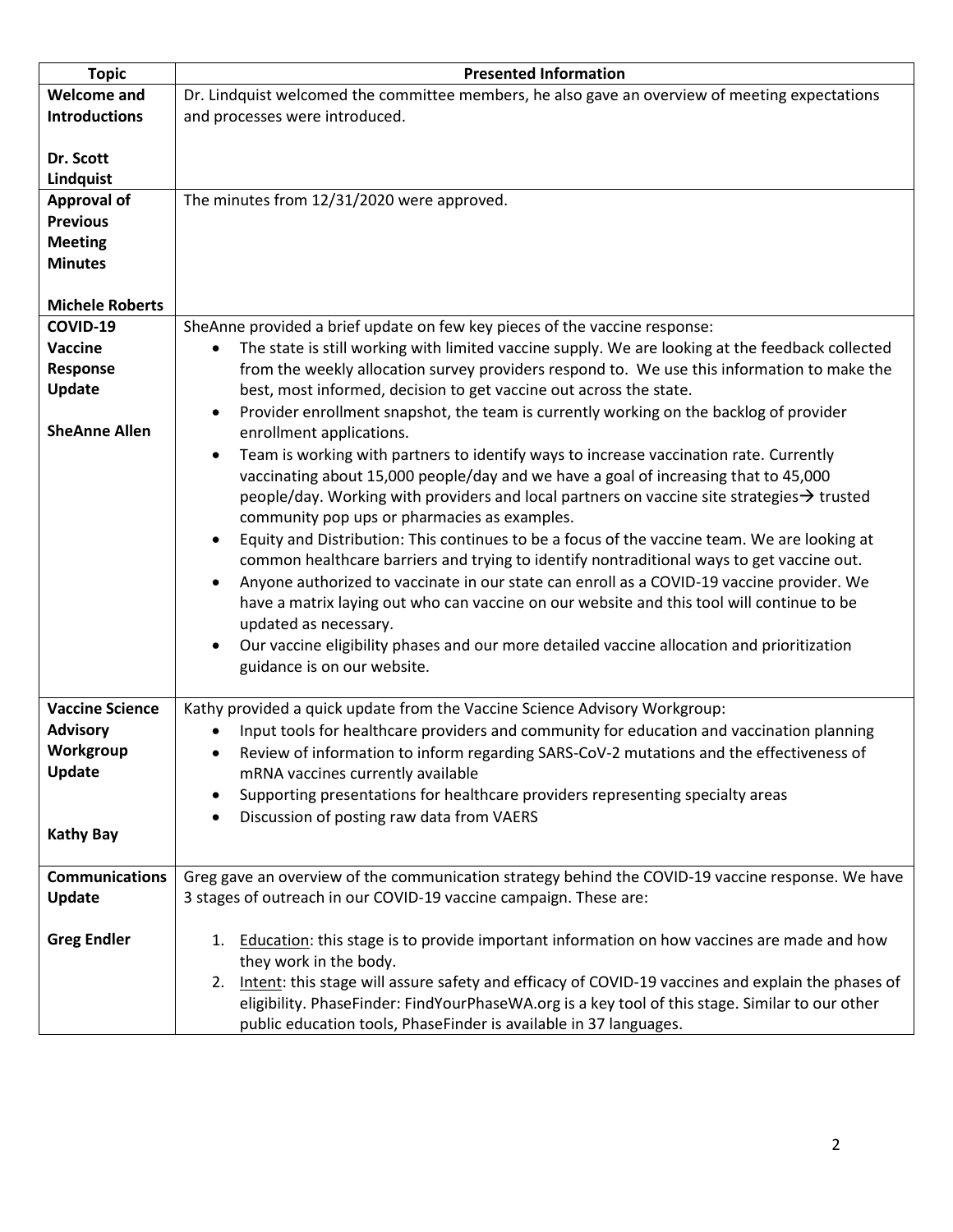|                       | 3. Action: this stage will inform people how to get vaccinated and encourage people and their<br>friends and family to get vaccinated.                                                                                                                                                                                                                                                                                                                                                                                                                                         |
|-----------------------|--------------------------------------------------------------------------------------------------------------------------------------------------------------------------------------------------------------------------------------------------------------------------------------------------------------------------------------------------------------------------------------------------------------------------------------------------------------------------------------------------------------------------------------------------------------------------------|
|                       | All of our communication and outreach tools are available in multiple languages. We are also receiving<br>engagement feedback to better our efforts and to make this process seamless. We are focusing on<br>making our communications transparent and accessible as possible using different angles to create a<br>trustworthy relationship between media and our population. Organic social influencers are also being<br>used.                                                                                                                                              |
|                       | Upcoming tools: PhaseFinder and redesigned COVID-19 vaccine website.                                                                                                                                                                                                                                                                                                                                                                                                                                                                                                           |
|                       | Greg also provided an overview of The Collaborative which will launch soon. Leaders, partners, and<br>representatives from communities and sectors disproportionately impacted by COVID-19 and<br>vaccination partners can join. The Collaborative will:                                                                                                                                                                                                                                                                                                                       |
|                       | Support COVID-19 vaccine planning and implementation efforts as guided by state and federal<br>$\bullet$<br>guidance.<br>Provide feedback on COVID-19 vaccine outreach efforts to ensure messaging is community-<br>$\bullet$<br>driven and builds vaccine confidence and trust within Washington communities.<br>Share COVID-19 vaccine updates and materials with their respective communities/sectors and<br>$\bullet$<br>other Collaborative members.                                                                                                                      |
| <b>VAC Discussion</b> | VAC question: It has been challenging in my area for health care workers to access the vaccine if they<br>are not directly employed by a large healthcare system. What is being done to address this?                                                                                                                                                                                                                                                                                                                                                                          |
|                       | Answer: Our Phase 1a vaccine guidance makes eligible all workers in health care settings, this includes<br>those workers who may not be directly affiliated with a large healthcare system. Examples are EMS<br>workers or home health aides. We recognize that some of these subgroups have had challenges finding<br>places to get vaccinated. To create more points of vaccine access, we are working with provider sites to<br>become open points of access, where anyone eligible can come to get vaccinated, to ensure all<br>subgroups of Phase 1a can receive vaccine. |
|                       | VAC question: How can providers maintain the 15 minute observation period post vaccination? This is<br>especially important as a logistical factor for drive up clinics and pharmacies.                                                                                                                                                                                                                                                                                                                                                                                        |
|                       | Answer: This 15 minute observation period is a normal factor with flu and providers handle it in<br>different ways. Larger rooms or spaces may be needed for mass vaccination clinics. Responsibility will<br>be shared with the vaccinator/vaccinee and educating people that they need to stay around for their<br>own safety. Repurpose buildings that are able to avoid lines out on the highway, staggered<br>appointments, let everyone know/remind them when they are coming through. The 15 minutes is<br>nonnegotiable.                                               |
|                       | VAC question: How can we increase the vaccination rate?                                                                                                                                                                                                                                                                                                                                                                                                                                                                                                                        |
|                       | Answer: We are working with our local partners to develop both traditional and nontraditional<br>vaccination pathways. Pharmacies, community pop ups, and another option is mobile vaccination<br>clinics.                                                                                                                                                                                                                                                                                                                                                                     |